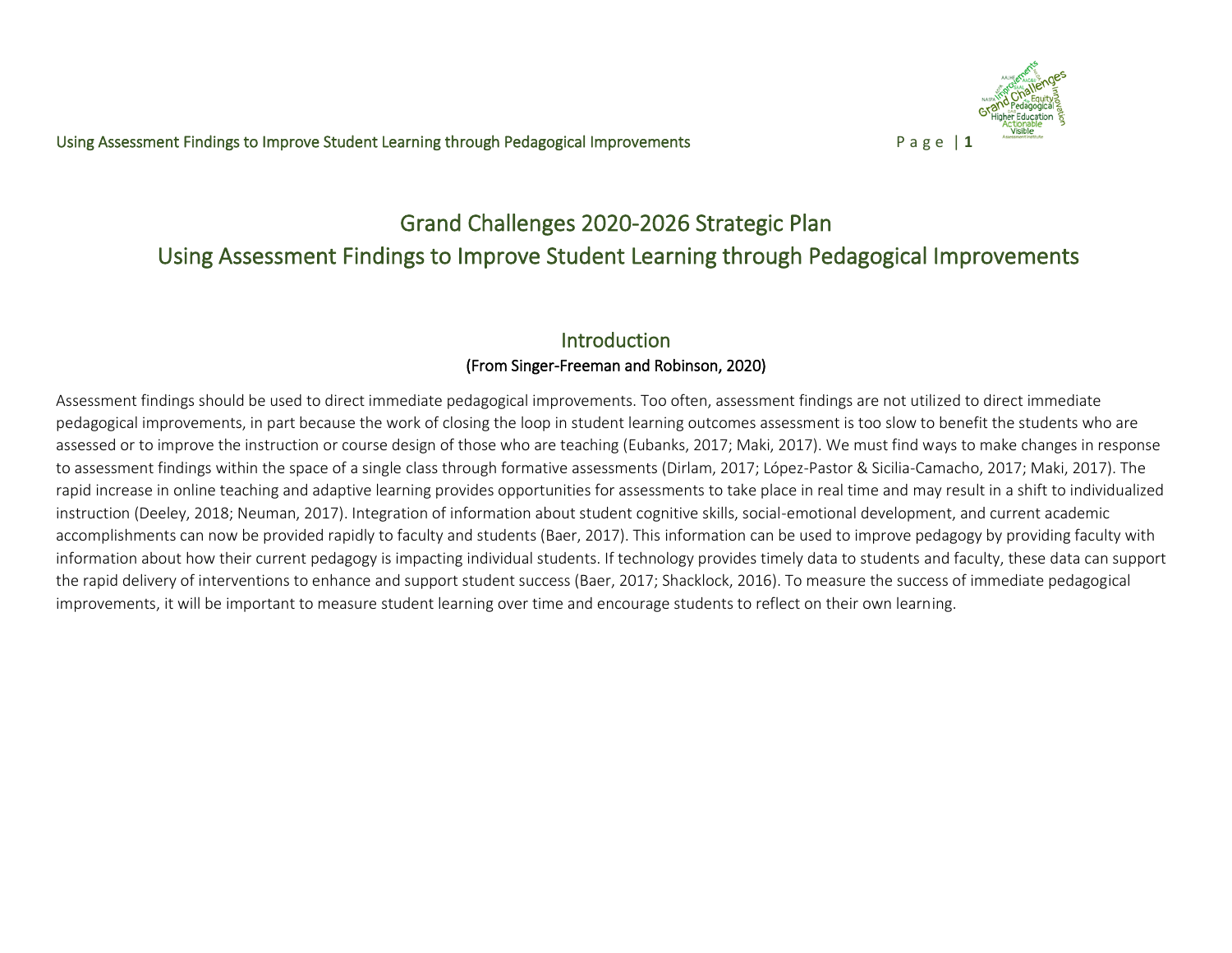

# Plan Structure

### Goal 1: Improve measurement of student learning over time

Objective 1.1: Identify measurement strategies to evaluate the impact of using assessment to effect pedagogical changes Objective 1.2: Promote strategies that effectively measure student learning over time

#### Goal 2: Increase the use of assessment to guide rapid and equitable improvements in learning

Objective 2.1: Identify equitable assessment practices that guide rapid improvements in pedagogy Objective 2.2: Translate research to teaching practices that guide rapid pedagogical improvements Objective 2.3 Broaden the use of data-driven rapid improvements to pedagogy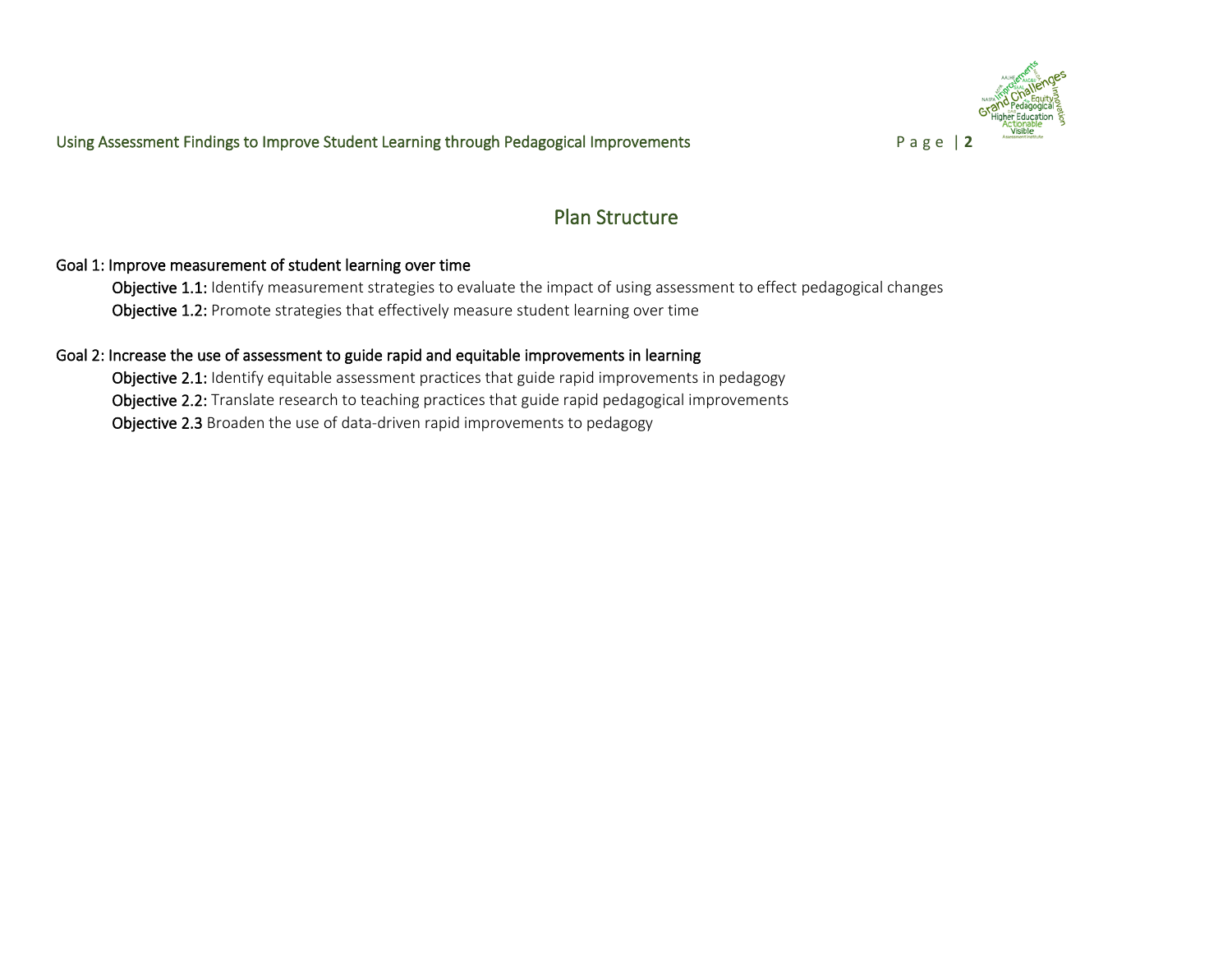

# Full Plan

# Goal 1: Improve measurement of student learning over time

To provide rapid improvements to pedagogy it is essential to have good measurements of student learning over the time they spend in a single class. It is only by correctly identifying learning that is taking place in real time that we can identify effective areas for pedagogical interventions. The purpose of this goal is to uncover new and improved strategies for measuring student learning over time, discuss those strategies with stakeholders, and establish corporate partnerships for improving the use of technology to support data collection and analysis around classroom learning.

# Objective 1.1: Identify measurement strategies to evaluate the impact of using assessment to effect pedagogical changes

We will identify and improve measurement strategies and related tools and technologies instructors and administration use to document and evaluate student progress in the learning environment.

| Year           | <b>National Tactics</b>                                                                                                                                                                                                                                                                                                                                                                                                               | <b>Local Tactics</b>                                                                                                                                                                          |
|----------------|---------------------------------------------------------------------------------------------------------------------------------------------------------------------------------------------------------------------------------------------------------------------------------------------------------------------------------------------------------------------------------------------------------------------------------------|-----------------------------------------------------------------------------------------------------------------------------------------------------------------------------------------------|
| $\mathbf 1$    | Evaluate literature for tools and technologies to evaluate learning Include adaptive<br>learning, formative assessments, ePortfolio, learning outcome dashboards, and<br>developmental learning outcomes; review national datasets to identify variables used<br>for both course assessment and integrated planning; Evaluate impact on immediate<br>and long-term learning; Identify where in sequence of courses growth is measured | Form discussion groups to study use of class assessments<br>measuring changes in learning; Share findings at assessment day<br>or campus forum                                                |
| $\overline{2}$ | Create national survey of users to assess efficacy of different practices in different<br>disciplines for different students - Use NILOA Transparency Framework to assess<br>cultural responsiveness; Identify strategies and tools that support equity and access;<br>Recruit faculty to discuss findings with students at a diverse range of institutions                                                                           | <b>Identify and Share</b> campus best practices and promising<br>examples at a campus forum; Increase ease of access to<br>disaggregated student data                                         |
| 3              | Partner with technology companies. Fine-tune technology-based on formative and<br>summative assessments to improve usefulness, accuracy, and equity of<br>measurements                                                                                                                                                                                                                                                                | Increase or pilot use of measurements of change Offer statistics<br>and learning outcome data support; Adopt new supportive<br>technologies; create policies to protect faculty during pilots |
| 4              | Initiate pilot programs at partner institutions (4-year, 2-year, and professional<br>schools) - Form user groups for each institution type                                                                                                                                                                                                                                                                                            | Assess and improve pilots - join national pilot; provide<br>evaluation and statistics support                                                                                                 |
| 5.             | Collect and analyze year 1 data from pilot programs                                                                                                                                                                                                                                                                                                                                                                                   |                                                                                                                                                                                               |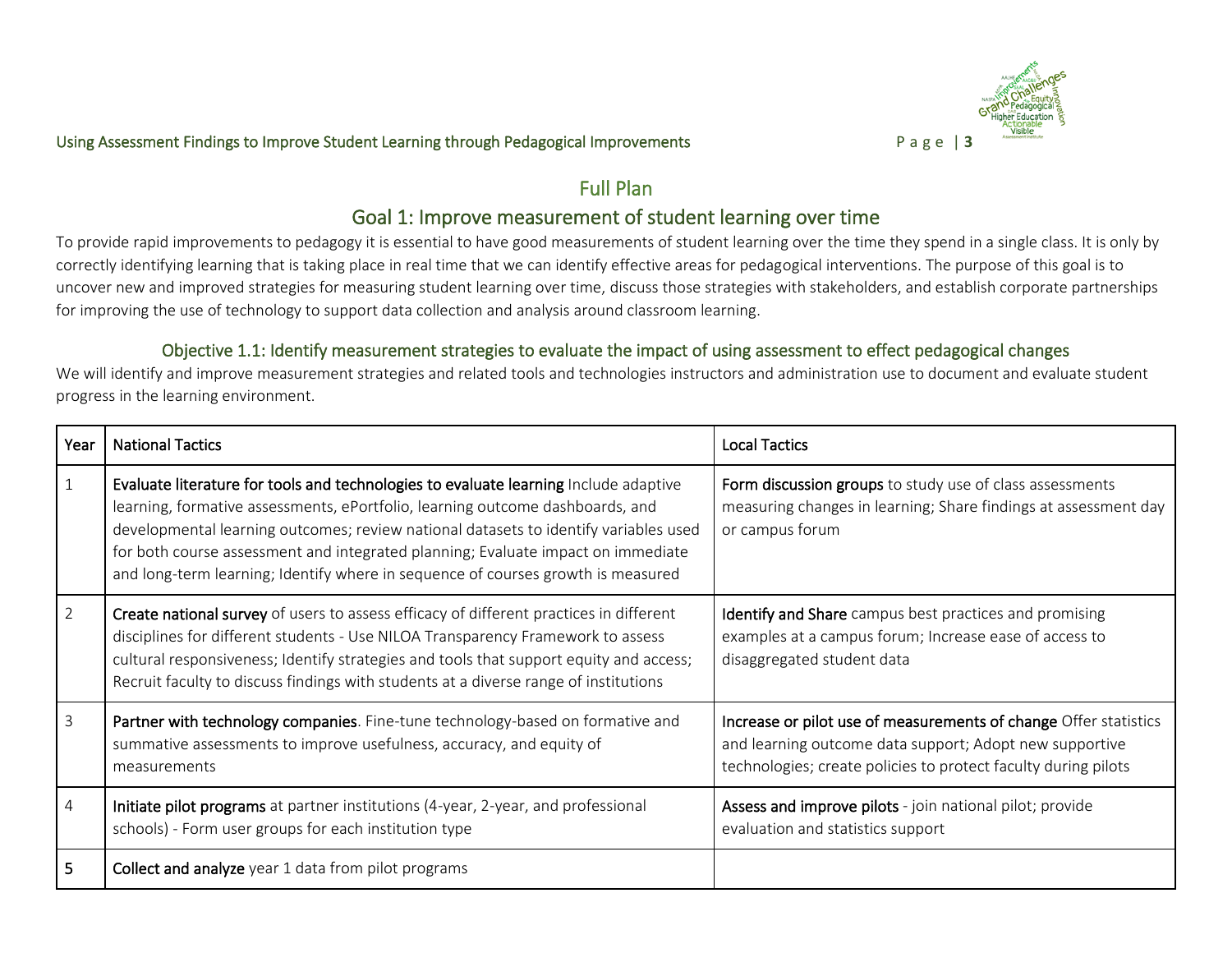

Costs - Stipend for faculty to complete research, costs of making changes to technology platforms, time for all involved in national and local efforts

Possible Contributors - Partner with ACUE (Association of College and University Educators) to advance their assessment strategies for instructors

Performance Goals - If successful, this work will provide national guidance around best practices for use in measuring student learning as a means of directing rapid and personalized pedagogical adjustments. We will identify the variables that have the highest impact on student learning, improve existing technologies to support rapid and equitable measurement of student learning, and increase the pool of evidence supporting the use of classroom measurement to guide pedagogical adaptations.

#### Objective 1.2: Promote strategies that effectively measure student learning over time

Once effective strategies for measuring student learning over time have been identified, it will be necessary to increase awareness of these measures and educate faculty about ways to use these measures in classes. The purpose of this objective is to promote strategies that effectively highlight student learning over time through publications, presentations, endorsements, and training. Because this work relies on findings from objective 1.1, it will begin during year 2.

| Year | <b>National Tactics</b>                                                                                                                                                            | <b>Local Tactics</b>                                                                                        |  |
|------|------------------------------------------------------------------------------------------------------------------------------------------------------------------------------------|-------------------------------------------------------------------------------------------------------------|--|
|      | Publish white paper summarizing findings and sharing effective models for tracking learning over time                                                                              | Read and discuss white paper                                                                                |  |
|      | Present survey findings at national conferences for discussion.<br>Develop training workshops for use of all identified best practices                                             | Send faculty to trainings -<br>Support with additional<br>travel/conference allowances<br>and personal days |  |
| 4    | Provide product training remotely and at conferences (partner with ACUE, POD network, or offer paid certificate/badge).                                                            |                                                                                                             |  |
| 5    | Seek endorsements from national organizations and ask groups to sponsor special issues of journals or tracks in<br>conferences and to publicize emerging models on their websites. | <b>Encourage publications -</b><br>support with stipends                                                    |  |

Costs - Stipends for faculty to present at conferences and tools and technologies that effectively highlight student learning over time

#### Possible Contributors - ACUE, POD

Performance Goals – If successful, this work will increase national awareness of effective ways to measure learning that takes during a class. Knowledge of these tools will prepare faculty to experiment with ways to make adaptations to classes that will support the individualized needs of students. It is our goal that within five years all endorsing organizations will offer training and advertise best practices in the measurement of changes in student learning during classes.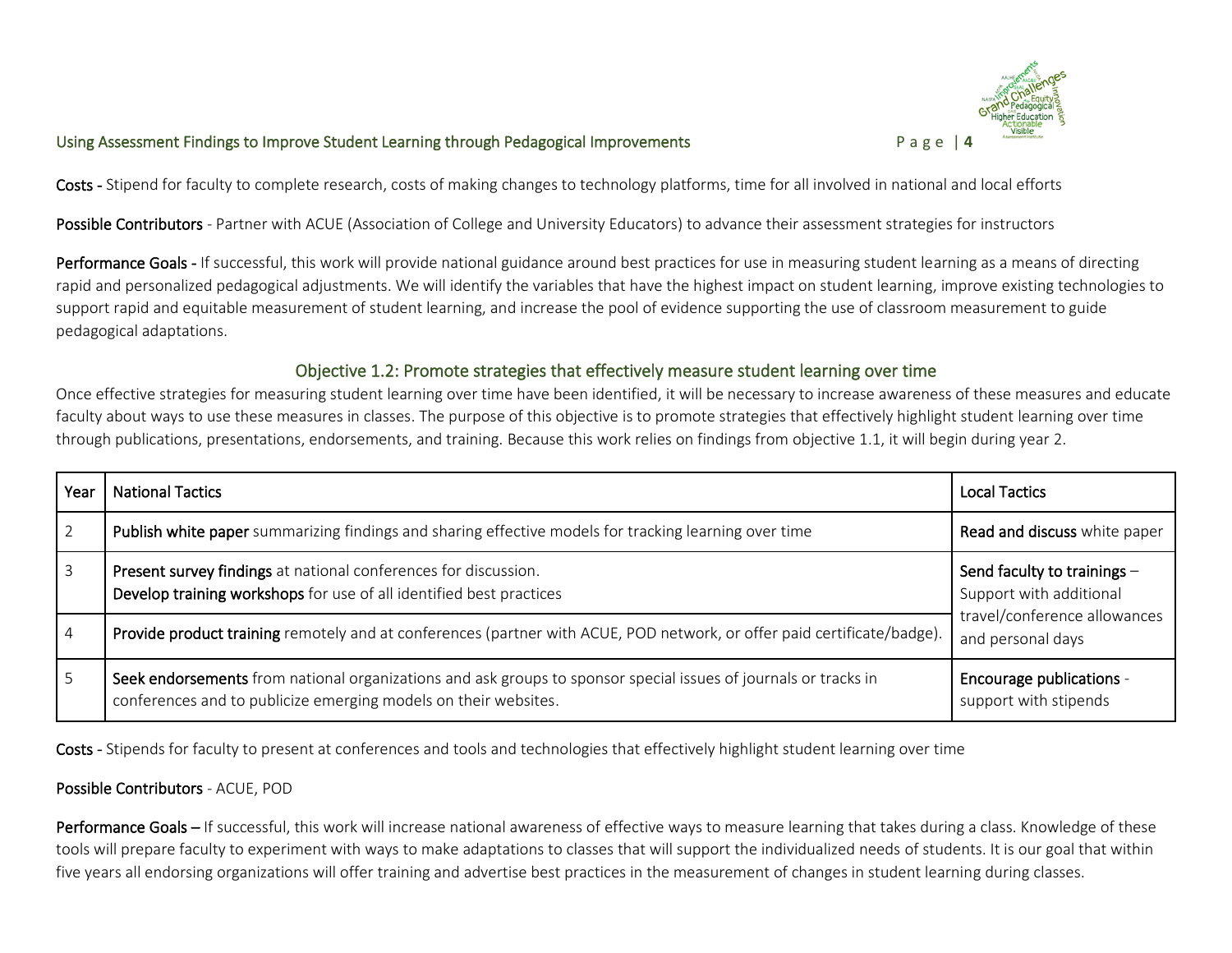

# Goal 2: Increase the use of assessment to guide rapid and equitable improvements in learning

As we work towards this goal we will identify and promote ways to leverage findings from measurements of student learning that are conducted during a class to respond with individualized activities that will maximally support future learning.

### Objective 2.1: Identify equitable assessment practices that guide rapid improvements in pedagogy

In recent years there has been a rapid increase in the use of in class measurements of learning to direct pedagogical adaptations. However, there has not yet been careful attention to the ways in which these new techniques might influence educational equity or student success. To meet this objective, we will review the current published research and encourage careful evaluation of assessment practices that are directing rapid pedagogical changes to evaluate the extent to which the practices are effective and equitable.

| Year           | <b>National Tactics</b>                                                                                                                                                                                                                                                                                                                                                                                                                                                                                                                                                        | <b>Local Tactics</b>                                                                                             |
|----------------|--------------------------------------------------------------------------------------------------------------------------------------------------------------------------------------------------------------------------------------------------------------------------------------------------------------------------------------------------------------------------------------------------------------------------------------------------------------------------------------------------------------------------------------------------------------------------------|------------------------------------------------------------------------------------------------------------------|
| $\mathbf{1}$   | Develop literature repository of assessment practice that guides pedagogical improvements - Develop criteria for<br>reviewing research and determining efficacy and equity of practice; Identify practices resulting in effective and<br>equitable outcomes; Draft and submit review of literature that meets identified criteria                                                                                                                                                                                                                                              | Submit case studies of effective and<br>equitable practices; Create policies<br>to protect faculty during pilots |
| $\overline{2}$ | Host Rapid Learning Improvement strand at 2022-2023 national conferences to encourage assessment of learning<br>improvement strategies that can be used within a single class offering<br>Disseminate findings from the literature review and advertise online repository                                                                                                                                                                                                                                                                                                      | Send faculty to rapid learning<br>improvement strands at<br>conferences - provide support                        |
| $\mathbf{3}$   | Issue calls for special issues on effective changes made in courses from assessment findings - Add to digital<br>repository; Create calls around gaps identified during campus discussions (Objective 2.2) possibly: limitations;<br>impact on social-emotional learning, academic self-efficacy, and ability to reflect on learning; embodied classroom<br>experience; equity; intersections of lived conditions of classroom with life beyond classroom; assessment as a<br>communicative act; ways digital and analog technologies structure and document course experience | Encourage faculty submissions to<br>special journal calls - To support<br>faculty provide publishing stipends    |
| $\overline{4}$ | Establish disciplinary calls for research, special issues, or conference tracks; develop guides to assess threshold<br>concepts and propose pedagogical solutions to help students achieve threshold concepts and discipline-specific<br>competencies; Add new information for disciplinary strands to the online repository                                                                                                                                                                                                                                                   |                                                                                                                  |

Costs - Time for work; Stipends for committee members; Pay for conference travel and consulting work; website construction and maintenance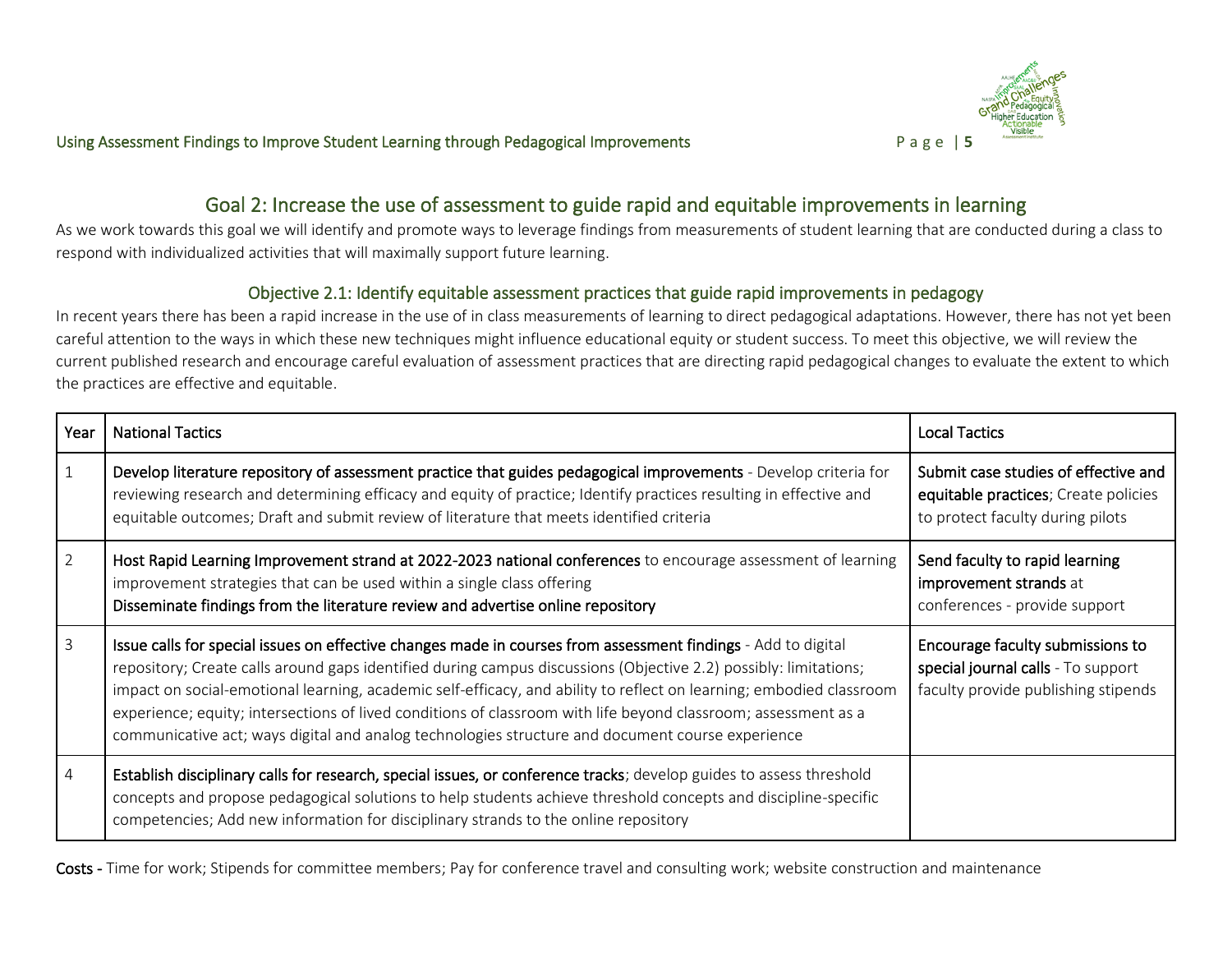

Possible Contributors - AALHE, NILOA, and POD Network.

Performance Goal – If successful, we will spur the field of assessment to engage in careful evaluation of assessment practices that are directing rapid pedagogical changes to identify and promote practices that are both effective and equitable. Within five years, the field will have a greatly improved understanding of the tools and techniques that can be used to create effective and equitable adjustments to teaching during a class.

### Objective 2.2: Translate research to teaching practices that guide rapid pedagogical improvements

To achieve this objective, we must take the collected knowledge from Objective 2.1, develop and gain feedback on flexible strategies that instructors and administrators can use to guide their implementation of effective and equitable assessment for rapid improvements in pedagogy. Because some of the work of this objective relies on efforts to fulfill Objective 2.1, this objective work will not begin until year 2.

| Year | <b>National Tactics</b>                                                                                                                                                                                                                                                                                                                           | <b>Local Tactics</b>                                                                                                                                                                                           |
|------|---------------------------------------------------------------------------------------------------------------------------------------------------------------------------------------------------------------------------------------------------------------------------------------------------------------------------------------------------|----------------------------------------------------------------------------------------------------------------------------------------------------------------------------------------------------------------|
| 2    | Enlist campus groups to discuss literature review include faculty, students, assessment leaders,<br>and faculty development leaders; Solicit feedback from career and tech ed, community college,<br>liberal arts, and research institutions; Summarize findings and use to direct future research<br>(solicited in Year 3 for Objective 2.1).    | Host discussion of literature review - Support<br>attendance by providing food                                                                                                                                 |
|      | Develop guides and training for instructors to implement equitable assessment for rapid<br>improvements - Collect feedback on use of guides; Create guides and publish thought pieces<br>that encourage assessment to be regarded as communication that improves the experience of<br>students and instructors and holds no punitive connotations | Provide professional development for use of equitable<br>assessment for rapid improvements - Provide<br>substitutes so instructors can shadow/mentor others;<br>Provide data evaluation and statistics support |
| 4    | Issue a call for case studies of effective use of data-driven rapid improvements.                                                                                                                                                                                                                                                                 | Encourage faculty to pilot and share use of data-<br>driven rapid improvements - Create policies to protect<br>faculty from negative repercussions during piloting                                             |

Costs – Time to develop materials and gather feedback

Possible Contributors - ACPA members have expertise on equitable formative assessment practices in co-curricular settings; AALHE could feature examples of formative assessment practices that can be implemented at the local level; NILOA

Performance Goal – If successful, we will create a rich array of resources to support the effective and equitable use of assessment data to direct rapid improvements in teaching.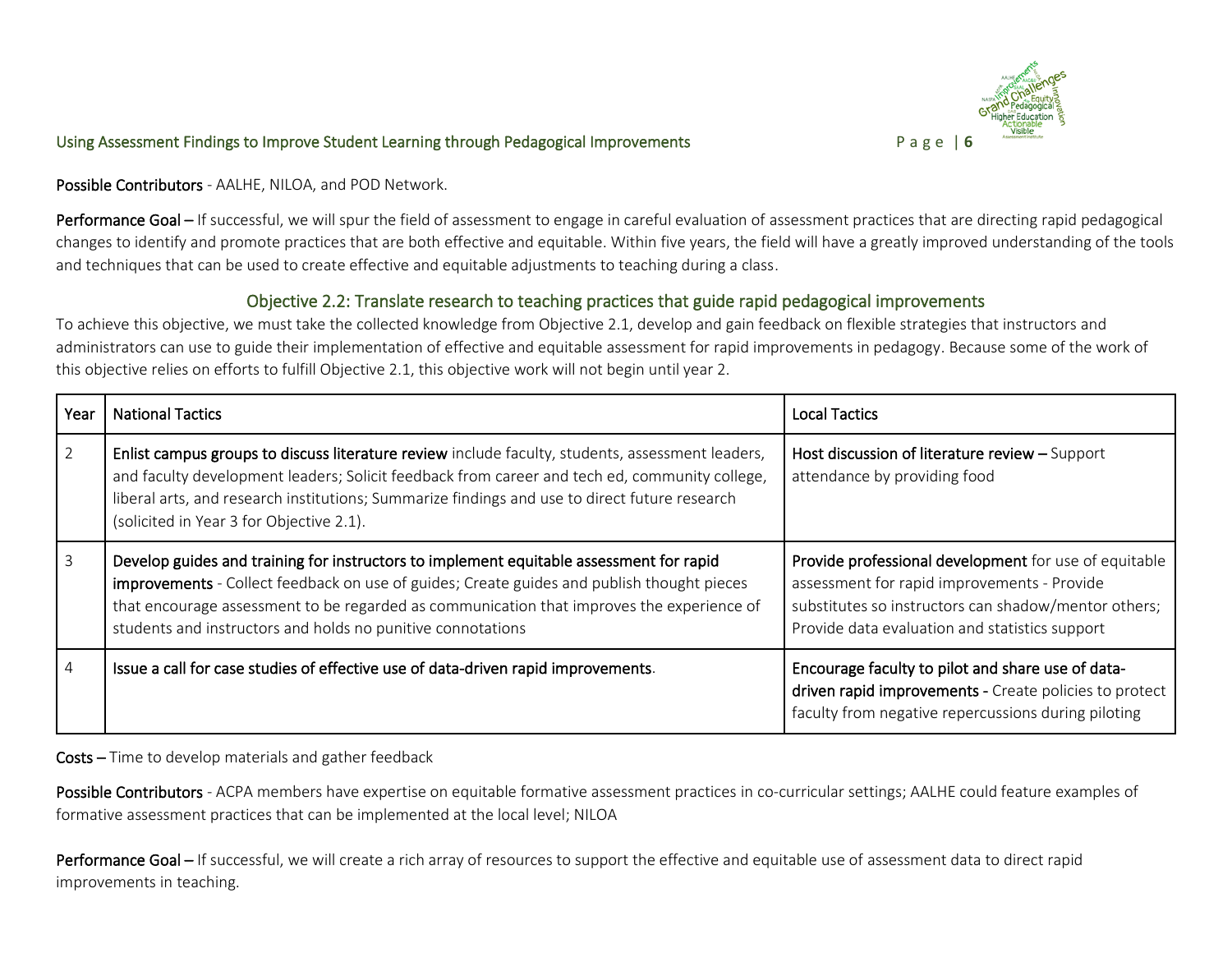

### Objective 2.3 Broaden the use of data-driven rapid improvements to pedagogy

Broad dissemination of the research-based knowledge and practical tools developed in objectives 2.1 and 2.2 will increase the use of data-driven rapid improvement to pedagogy across higher education. Because the work of this objective relies on efforts to fulfill Objectives 2.1 and 2.2, this objective work will not begin until year 4.

| Year           | <b>National Tactics</b>                                                                                                                                                                                                        | <b>Local Tactics</b>                                                                                                                                   |
|----------------|--------------------------------------------------------------------------------------------------------------------------------------------------------------------------------------------------------------------------------|--------------------------------------------------------------------------------------------------------------------------------------------------------|
| $\overline{4}$ | Establish marketable and nationally recognized certification programs for faculty                                                                                                                                              | Embed a link to national website on your website.                                                                                                      |
|                | Launch a Best Practices in Data-Driven Rapid Improvements Website - Include webinars,<br>papers, and instructional resources that support the use of equitable assessment practices to<br>guide rapid improvements in pedagogy | Send faculty to national certification - Certify faculty<br>courses with equitable and rapid assessments; increase<br>faculty pay for certified course |
|                | Form support groups for different institution types (4-year, 2-year, and professional schools)<br>Hold monthly meetings to discuss campus efforts, common problems, and institutional needs                                    | Join national support group for your institution - Count<br>faculty participation as a form of institutional service                                   |
|                | Create a credential or badging program from endorsing organization; Train certified coaches<br>to provide consultations to assessment and curriculum leaders                                                                   | Offer professional development by accessing a<br>consultant and sharing strategies with faculty                                                        |
|                | Update website with guidance from support group feedback                                                                                                                                                                       |                                                                                                                                                        |

Costs - website construction, marketing, conference attendance, trainers to develop content and certification requirements, and training for the coaches.

Possible Contributors - NILOA could assist with gathering case studies and promoting stories within their newsletter/marketing/recruitment.

Performance Goal - If successful, we will increase student success by increasing the effective and equitable use of assessment data to direct rapid improvements in teaching across all areas of higher education.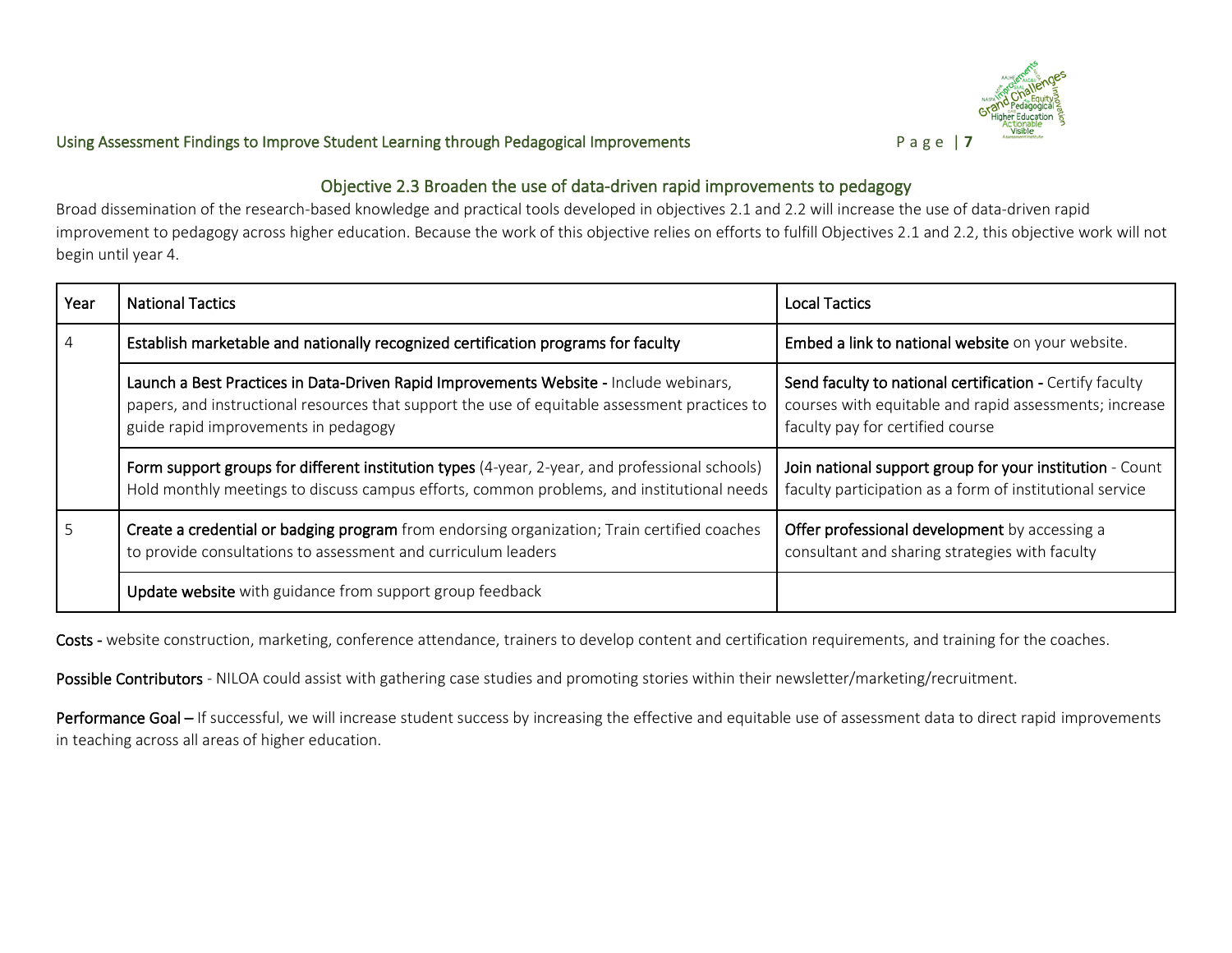

# Appendix A - Membership

# Co-Chairs

- Merideth Garcia, Ph.D., Assistant Professor of English at the University of Wisconsin-La Crosse where she teaches courses in first-year writing, gen-ed literature, fan studies, English teaching methods, and field supervision. Her research focuses on the social dynamics of networked classrooms and the construction of inclusive and sustainable teaching and learning environments.
- Justin Hoshaw, M.S., Associate Professor of Biology at Waubonsee Community College and Outcomes Assessment Liaison. He has taught biology and microbiology for a decade, striving to include new technologies, bring faculty together through the sharing of resources and increased communication, and advance assessment for learning improvement. He has edited textbooks, written and edited test-banks, and written lab manuals. He collaborated with colleagues to implement new solutions and questions for students across the institution.
- Jessica Taylor, Ph.D., Assistant Professor of Education Ed.D. Program at Lincoln Memorial University. Her research interests focus on community college students and the factors that contribute to their success through their behavioral responses to failure and academic feedback remains a priority in teaching and in service to the Conference on College Composition and the Council of Writing Program Administrators.

### **Members**

- Michael Ben-Avie, Ph.D., Senior Director of Learning Assessment and Research at Quinnipiac University and a Senior Fellow at AAC&U. He co-edited six books on educational change and youth development with colleagues at the Yale Child Study Center. He conducts longitudinal, cohort studies to discern the impact of higher education on students' learning and development. He develops predictive models using an AI to inform the design of university interventions to promote students' persistence, academic achievement, and graduation. IBM developed a "use case" of his research analyzing institutional data for accreditation and academic program review. He received Campus Technology's Impact Award for his analysis of a 10-year longitudinal cohort study of college success. He also translates research about neuropsychiatric disorders into instructional strategies and assistive technology.
- Chris Blankenship, Ph.D., Associate Professor of English Linguistics, and Writing Studies at Salt Lake Community College where he teaches composition courses and core courses in the Writing Studies and Linguistics programs His research focuses on writing studies, pedagogy, assessment practices, and academic labor.
- Dr. Kimberly K. Daugherty, Professor and Assistant Dean of Academic Affairs and Assessment at the Sullivan University College of Pharmacy and Health Sciences. She has over 40 publications and has received research funding. She has served as the American Association of Colleges of Pharmacy (AACP) Assessment Sig Chair and in leadership positions for the Michigan Pharmacists Association and Kentucky Society of Health System Pharmacists. She serves as a reviewer for professional peer-reviewed journals. She has received various awards, such as the Department of Health and Human Services Secretary's Award, the National Associates Competition of the American College of Physicians, and the AACP Assessment SIG Collaborative Publication Award.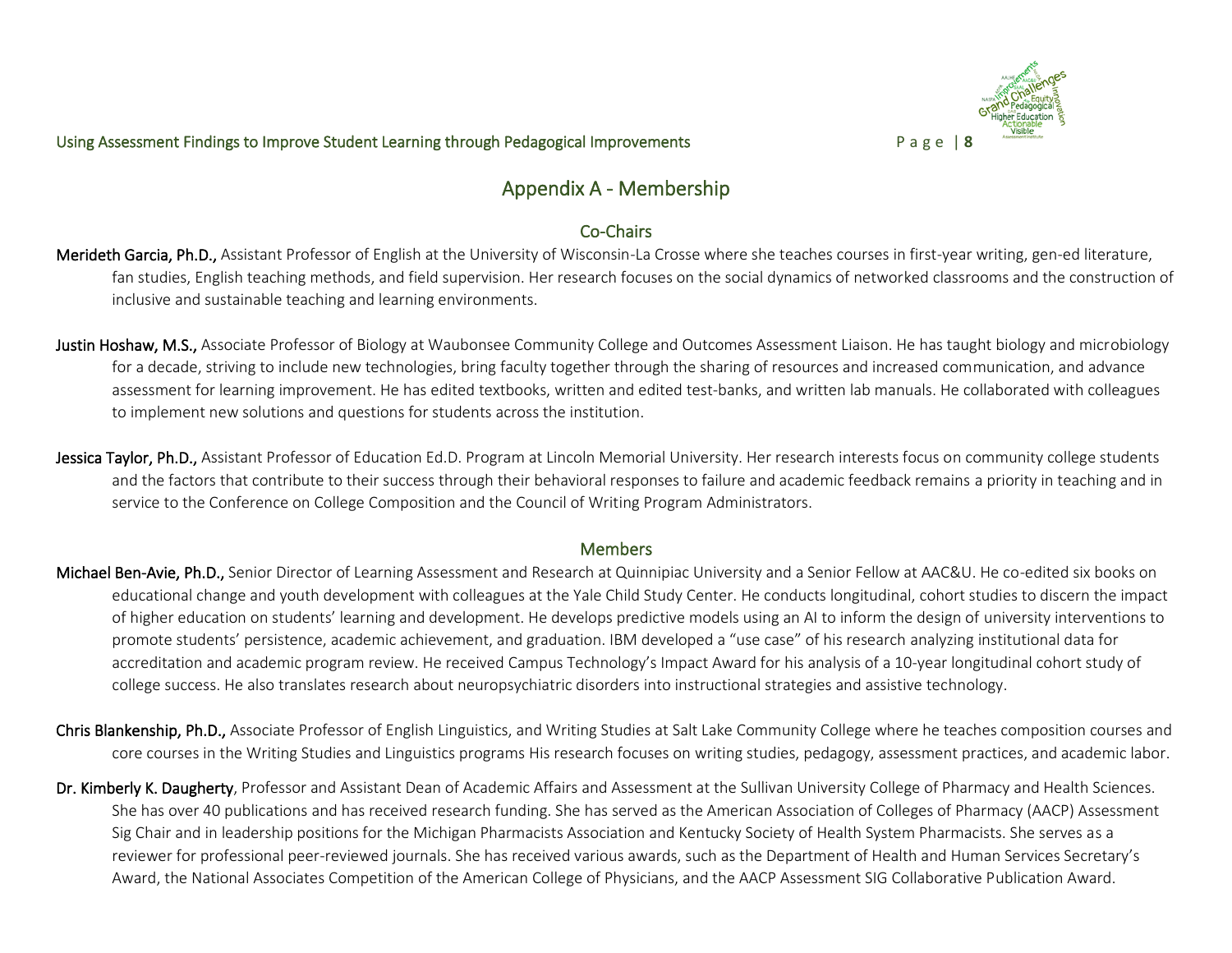

- Yao Hill, Ph.D., Associate Faculty Specialist in the Office of Assessment and Curriculum Support Center at the University of Hawaii at Manoa. Yao coordinates academic-degree programs learning assessment and organizes institutional assessment projects. She considers herself a professional faculty developer in addition to an assessment specialist.
- Bryant Hutson, Ph.D., University Director of Assessment for the University of North Carolina at Chapel Hill. Previously Director of the Faculty Teaching and Learning Commons and Associate Director for Student Academic Services at the University of North Carolina at Greensboro. His research focuses on the application of positive psychology and strengths-based theories in higher education assessment practice. He has co-authored four books and over 40 articles and book chapters related to the use of assessment to support academic achievement and institutional change. He received the North Carolina College Personnel Association Distinguished Scholar Award and the Noel-Levitz Retention Excellence Award.
- Susan N. Kahn, Ph.D., Assistant Director of Assessment in the Office of Institutional Effectiveness and Evaluation at Texas A&M University. She has taught undergraduate and graduate courses in assessment, research, and policy issues in higher education and has guided masters and doctoral studies in adult learning and workforce development. She is passionate about quality leadership in policy and practice for excellence in institutional effectiveness and equity in learning outcomes.
- Serafina Pastore, Ph.D., Researcher and lecturer in the Department of Education at the University of Bari (Italy). Her research interests include the study of assessment in higher education, formative assessment, feedback, and teacher assessment literacy. She has extensive experience in the educational assessment field and evaluation studies.